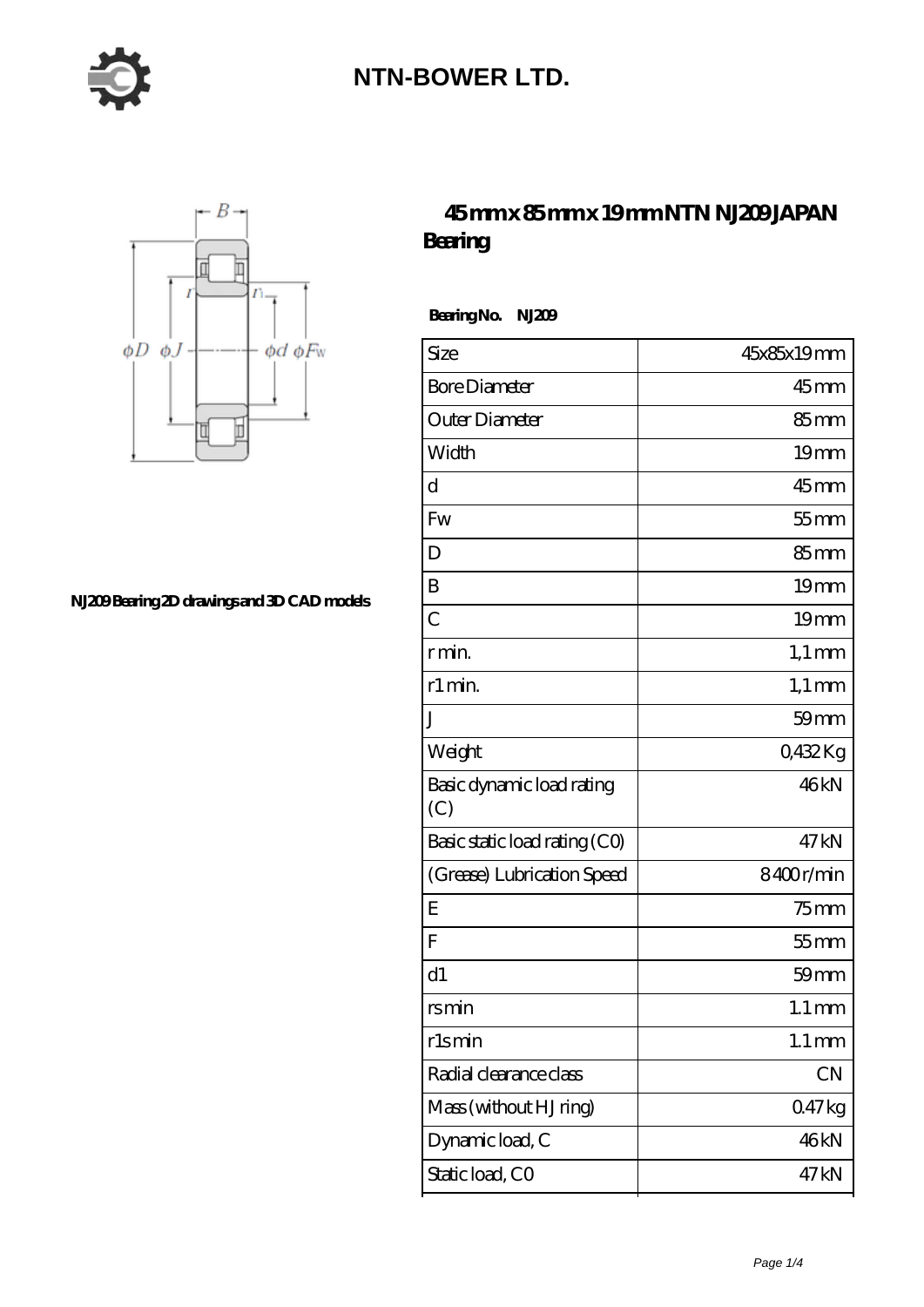

| Fatigue limit load, Cu                           | 57kN                                  |
|--------------------------------------------------|---------------------------------------|
| Nlim (oil)                                       | $9,900$ rpm                           |
| Nlim (grease)                                    | 8,400rpm                              |
| Min operating temperature,<br>Tmin               | $-40^{\circ}$<br>C                    |
| Max operating temperature,<br>Tmax               | $120^\circ$ C                         |
| Characteristic cage<br>frequency, FTF            | 042Hz                                 |
| Characteristic rolling<br>element frequency, BSF | 635Hz                                 |
| Characteristic outer ring<br>frequency, BPFO     | 5.92Hz                                |
| Characteristic inner ring<br>frequency, BPFI     | 808Hz                                 |
| damin                                            | $51.5$ <sub>mm</sub>                  |
| damax                                            | $54 \,\mathrm{mm}$                    |
| dc min                                           | $61 \,\mathrm{mm}$                    |
| Damax                                            | 785mm                                 |
| ramax                                            | 1 mm                                  |
| Category                                         | Cylindrical Roller Bearings           |
| Inventory                                        | 0 <sup>0</sup>                        |
| Manufacturer Name                                | <b>NTN</b>                            |
| Minimum Buy Quantity                             | N/A                                   |
| Weight/Kilogram                                  | 0441                                  |
| Product Group                                    | <b>BO4144</b>                         |
| <b>Bore Profile</b>                              | Straight                              |
| Cage Material                                    | Steel                                 |
| Precision Class                                  | RBEC 1   ISO PO                       |
| Number of Rows of Rollers                        | Single Row                            |
| Separable                                        | Inner Ring - One Side                 |
| Rolling Element                                  | Cylindrical Roller Bearing            |
| Profile                                          | Complete with Outer and<br>Inner Ring |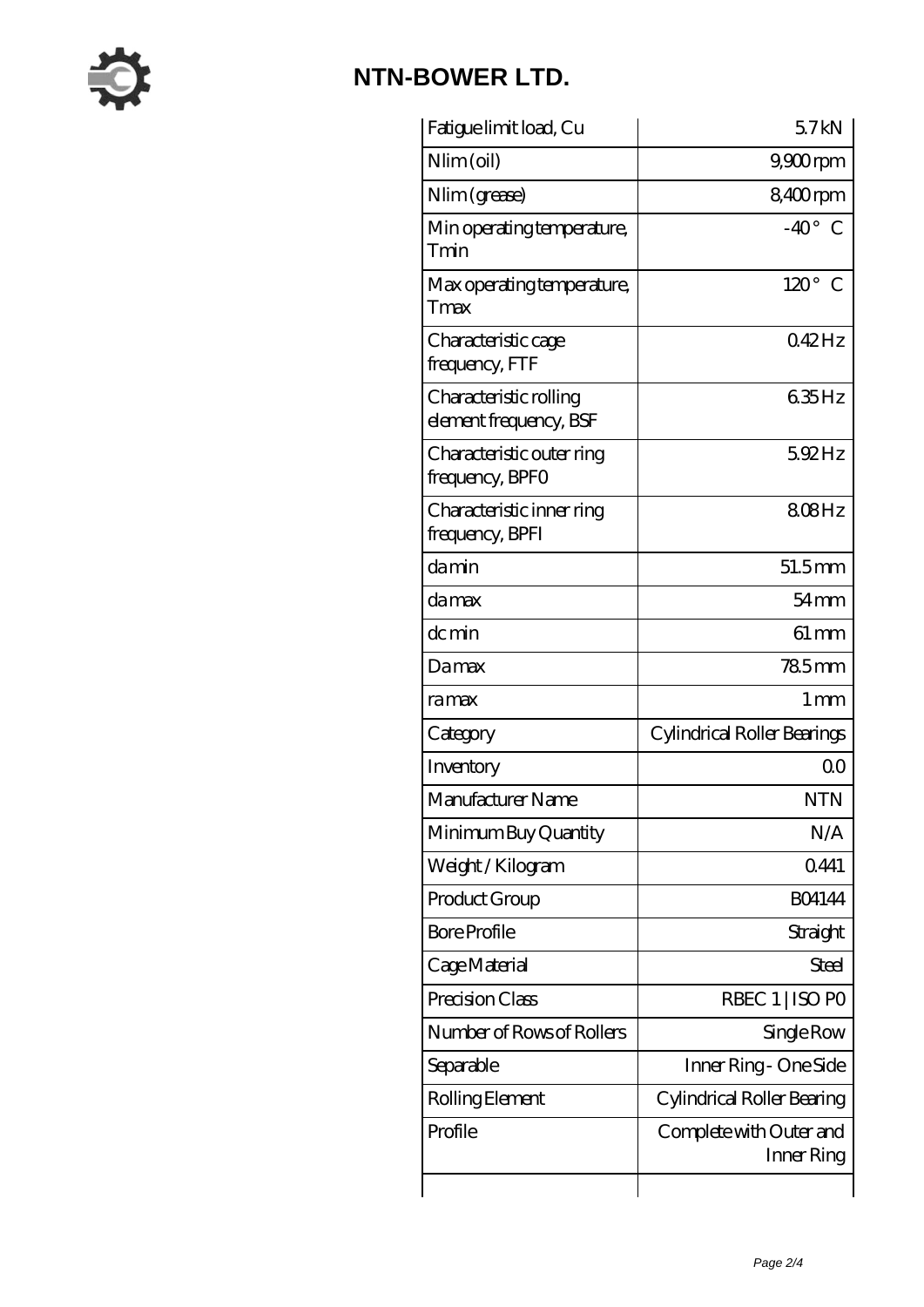

| Snap Ring                 | No                                                                                                                                                                                                                               |
|---------------------------|----------------------------------------------------------------------------------------------------------------------------------------------------------------------------------------------------------------------------------|
| <b>Internal Clearance</b> | CO-Medium                                                                                                                                                                                                                        |
| Retainer                  | Yes                                                                                                                                                                                                                              |
| Relubricatable            | Yes                                                                                                                                                                                                                              |
| Inch - Metric             | Metric                                                                                                                                                                                                                           |
| Other Features            | 1 Rib Inner Ring   2 Rib<br>Outer Ring   Cage On Outer<br>RingID                                                                                                                                                                 |
| Long Description          | 45MM Bore; Straight Bore<br>Profile; 85MM Outside<br>Diameter, 19MM Width;<br>Steel Cage Matetrial; RBEC<br>1   ISO PO, Single Row,<br>Inner Ring - One Side<br>Separable; No Snap Ring;<br>Relubricatable; CO Medium<br>Interna |
| Category                  | Cylindrical Roller Bearing                                                                                                                                                                                                       |
| <b>UNSPSC</b>             | 31171547                                                                                                                                                                                                                         |
| Harmonized Tariff Code    | 8482500000                                                                                                                                                                                                                       |
| Noun                      | Bearing                                                                                                                                                                                                                          |
| Manufacturer URL          | http://www.ntnamerica.co<br>m                                                                                                                                                                                                    |
| Manufacturer Item Number  | NJ209                                                                                                                                                                                                                            |
| Weight/LBS                | 0975                                                                                                                                                                                                                             |
| Bore                      | 1.772Inch   45 Millimeter                                                                                                                                                                                                        |
| Width                     | Q748Inch   19Millimeter                                                                                                                                                                                                          |
| Outside Diameter          | 3346Inch   85Millimeter                                                                                                                                                                                                          |
| bore diameter:            | $45$ <sub>mm</sub>                                                                                                                                                                                                               |
| precision rating          | ISO Class <sub>0</sub>                                                                                                                                                                                                           |
| outside diameter:         | $85 \text{mm}$                                                                                                                                                                                                                   |
| maximum rpm:              | 9900rpm                                                                                                                                                                                                                          |
| overall width:            | 19 <sub>mm</sub>                                                                                                                                                                                                                 |
| bearing material:         | Hardened Alloy Steel                                                                                                                                                                                                             |
| flanges:                  | $(2)$ Outer Ring $(1)$ Inner<br>Ring                                                                                                                                                                                             |